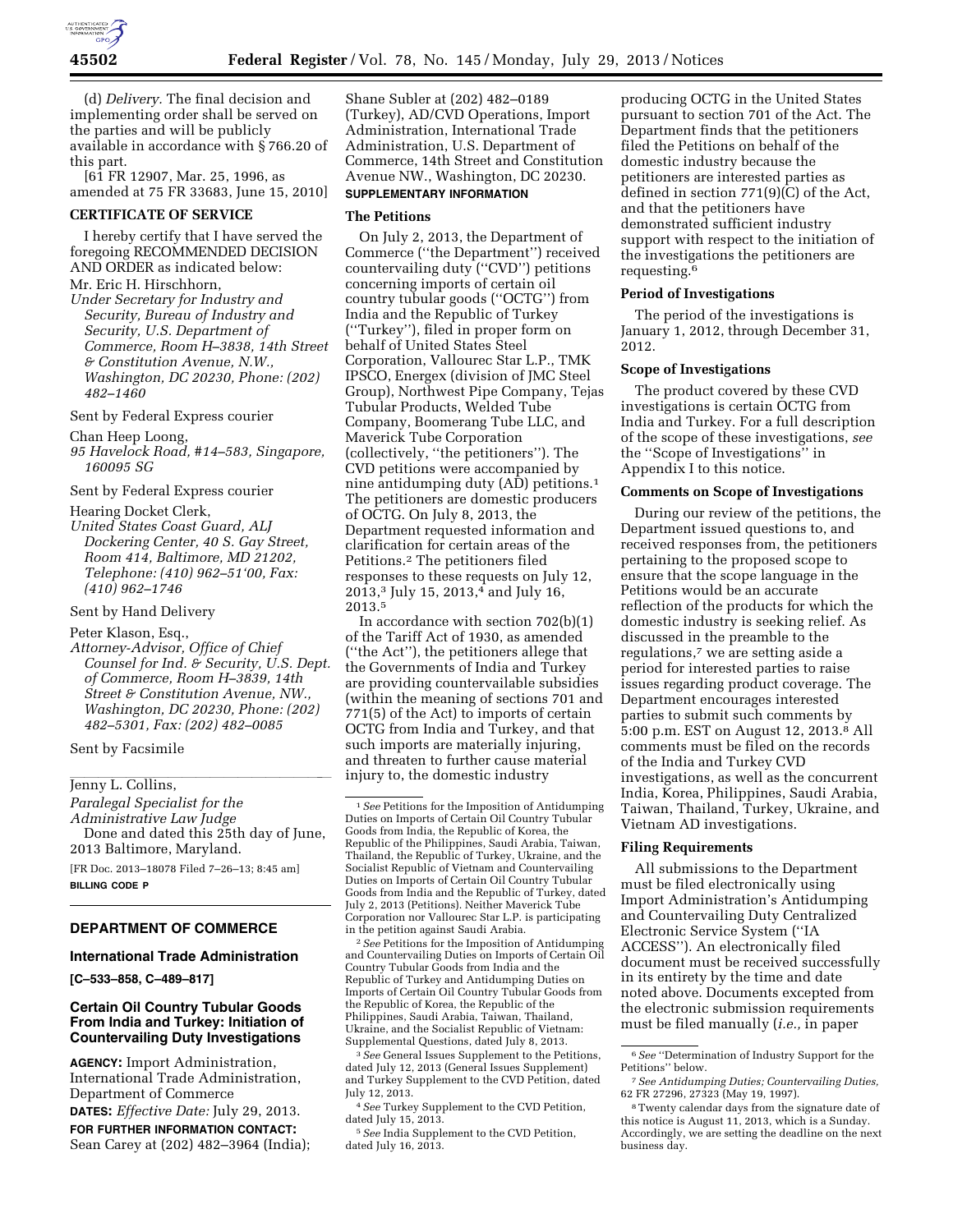form) with the Import Administration's APO/Dockets Unit, Room 1870, U.S. Department of Commerce, 14th Street and Constitution Avenue NW., Washington, DC 20230, and stamped with the date and time of receipt by the deadline noted above.9

## **Consultations**

Pursuant to section 702(b)(4)(A)(ii) of the Act, the Department invited representatives of the Government of India (''GOI'') and the Government of Turkey (''GOT'') for consultations with respect to the Petitions.10 Consultations were held with the GOT on July 19, 2013.11 All memoranda are on file electronically via IA ACCESS.12

## **Determination of Industry Support for the Petitions**

Section 702(b)(1) of the Act requires that a petition be filed on behalf of the domestic industry. Section 702(c)(4)(A) of the Act provides that a petition meets this requirement if the domestic producers or workers who support the petition account for: (i) at least 25 percent of the total production of the domestic like product; and (ii) more than 50 percent of the production of the domestic like product produced by that portion of the industry expressing support for, or opposition to, the petition. Moreover, section 702(c)(4)(D) of the Act provides that, if the petition does not establish support of domestic producers or workers accounting for more than 50 percent of the total production of the domestic like product, the Department shall: (i) poll the industry or rely on other information in order to determine if there is support for the petition, as required by subparagraph (A); or (ii) determine

*[Handbook%20on%20Electronic%20Filing](https://iaaccess.trade.gov/help/Handbook%20on%20Electronic%20Filing%20Procedures.pdf) [%20Procedures.pdf](https://iaaccess.trade.gov/help/Handbook%20on%20Electronic%20Filing%20Procedures.pdf)*.

10*See* Letter of Invitation Regarding Countervailing Duty Petition on Certain Oil Country Tubular Goods from India, dated July 3, 2013; *see also* Memorandum to the File, ''Countervailing Duty Petition on Oil Country Tubular Goods from India: Contact with the Indian Embassy,'' dated July 8, 2013. While the Department invited the GOI to consultations, the GOI did not respond. *See* Letter of Invitation Regarding Countervailing Duty Petition on Certain Oil Country Tubular Goods from the Republic of Turkey, dated July 2, 2013.

11*See* Ex-Parte Memorandum, ''Consultations with Officials from the Government of the Republic of Turkey on the Countervailing Duty Petition regarding Certain Oil Country Tubular Goods from the Republic of Turkey,'' dated July 22, 2013.

12*See supra* note 8 for information pertaining to IA ACCESS.

industry support using a statistically valid sampling method to poll the industry.

Section 771(4)(A) of the Act defines the ''industry'' as the producers as a whole of a domestic like product. Thus, to determine whether a petition has the requisite industry support, the statute directs the Department to look to producers and workers who produce the domestic like product. The U.S. International Trade Commission (''ITC''), which is responsible for determining whether ''the domestic industry'' has been injured, must also determine what constitutes a domestic like product in order to define the industry. While both the Department and the ITC must apply the same statutory definition regarding the domestic like product,<sup>13</sup> they do so for different purposes and pursuant to a separate and distinct authority. In addition, the Department's determination is subject to limitations of time and information. Although this may result in different definitions of the like product, such differences do not render the decision of either agency contrary to law.14

Section 771(10) of the Act defines the domestic like product as ''a product which is like, or in the absence of like, most similar in characteristics and uses with, the article subject to an investigation under this title.'' Thus, the reference point from which the domestic like product analysis begins is ''the article subject to an investigation'' (*i.e.,* the class or kind of merchandise to be investigated, which normally will be the scope as defined in the petition).

With regard to the domestic like product, the petitioners do not offer a definition of domestic like product distinct from the scope of the investigations. Based on our analysis of the information submitted on the record, we have determined that OCTG, as defined in the scope of the investigations, constitutes a single domestic like product and we have analyzed industry support in terms of that domestic like product.15

14*See USEC, Inc.* v. *United States,* 132 F. Supp. 2d 1, 8 (CIT 2001) (citing *Algoma Steel Corp., Ltd.*  v. *United States,* 688 F. Supp. 639, 644 (CIT 1988), *aff'd* 865 F.2d 240 (Fed. Cir. 1989)).

15*See* Countervailing Duty Investigation Initiation Checklist: Oil Country Tubular Goods from India (''India CVD Initiation Checklist''), at Attachment II, and Countervailing Duty Investigation Initiation Checklist: Oil Country Tubular Goods from the Republic of Turkey (''Turkey CVD Initiation Checklist''), at Attachment II. These checklists are dated concurrently with this notice and on file electronically via IA ACCESS. Access to documents filed via IA ACCESS is also available in the Central Records Unit, Room 7046 of the main Department of Commerce building.

In determining whether the petitioners have standing under section 702(c)(4)(A) of the Act, we considered the industry support data contained in the Petitions with reference to the domestic like product as defined in the ''Scope of Investigations'' section above. To establish industry support, the petitioners provided their production of the domestic like product in 2012, and compared this to the estimated total production of the domestic like product for the entire domestic industry.16 The petitioners estimated total 2012 production of the domestic like product using domestic shipment data for the OCTG industry adjusted by the ratio of the petitioners' production to domestic shipments.<sup>17</sup>

On July 10, 2013, we received a submission from EVRAZ Rocky Mountain Steel (''Evraz''), a domestic producer of OCTG. In the submission, Evraz states that it supports the AD and CVD petitions on OCTG from India, the Philippines, Saudi Arabia, South Korea, Taiwan, Thailand, Turkey, Ukraine, and Vietnam. In addition, Evraz provided its 2012 production of the domestic like product.18

We have relied upon data the petitioners and Evraz provided for purposes of measuring industry support.19

Based on information provided in the Petitions, supplemental submissions, and other information readily available to the Department, we determine that the petitioners have met the statutory criteria for industry support under section  $702(c)(4)(A)(i)$  of the Act for all of the petitions because the domestic producers (or workers) who support the Petitions account for at least 25 percent of the total production of the domestic like product.20 Based on information provided in the Petitions and other submissions, the domestic producers (or workers) have met the statutory criteria for industry support under section 702(c)(4)(A)(ii) of the Act because the domestic producers (or workers) who support the Petitions account for more than 50 percent of the production of the domestic like product produced by that portion of the industry expressing support for, or opposition to, the Petitions. Accordingly, the Department determines that the Petitions were filed on behalf of the domestic industry

<sup>9</sup>*See [http://www.gpo.gov/fdsys/pkg/FR–2011–07–](http://www.gpo.gov/fdsys/pkg/FR-2011-07-06/pdf/2011-16352.pdf)  [06/pdf/2011–16352.pdf](http://www.gpo.gov/fdsys/pkg/FR-2011-07-06/pdf/2011-16352.pdf)* for details of the Department's Electronic Filing Requirements, which went into effect on August 5, 2011. Information regarding IA ACCESS assistance can be found at *<https://iaaccess.trade.gov/help.aspx>*and a handbook can be found at *[https://](https://iaaccess.trade.gov/help/Handbook%20on%20Electronic%20Filing%20Procedures.pdf)  [iaaccess.trade.gov/help/](https://iaaccess.trade.gov/help/Handbook%20on%20Electronic%20Filing%20Procedures.pdf)*

<sup>13</sup>*See* section 771(10) of the Act.

<sup>16</sup>*See* Volume I of the Petitions, 3–4 and Exhibit I–3.

<sup>17</sup> *Id.* 

<sup>18</sup>*See* Letter from EVRAZ Rocky Mountain Steel, dated July 10, 2013, at 1–2.

<sup>19</sup>*See* India CVD Initiation Checklist and Turkey CVD Initiation Checklist, at Attachment II. 20 *Id.*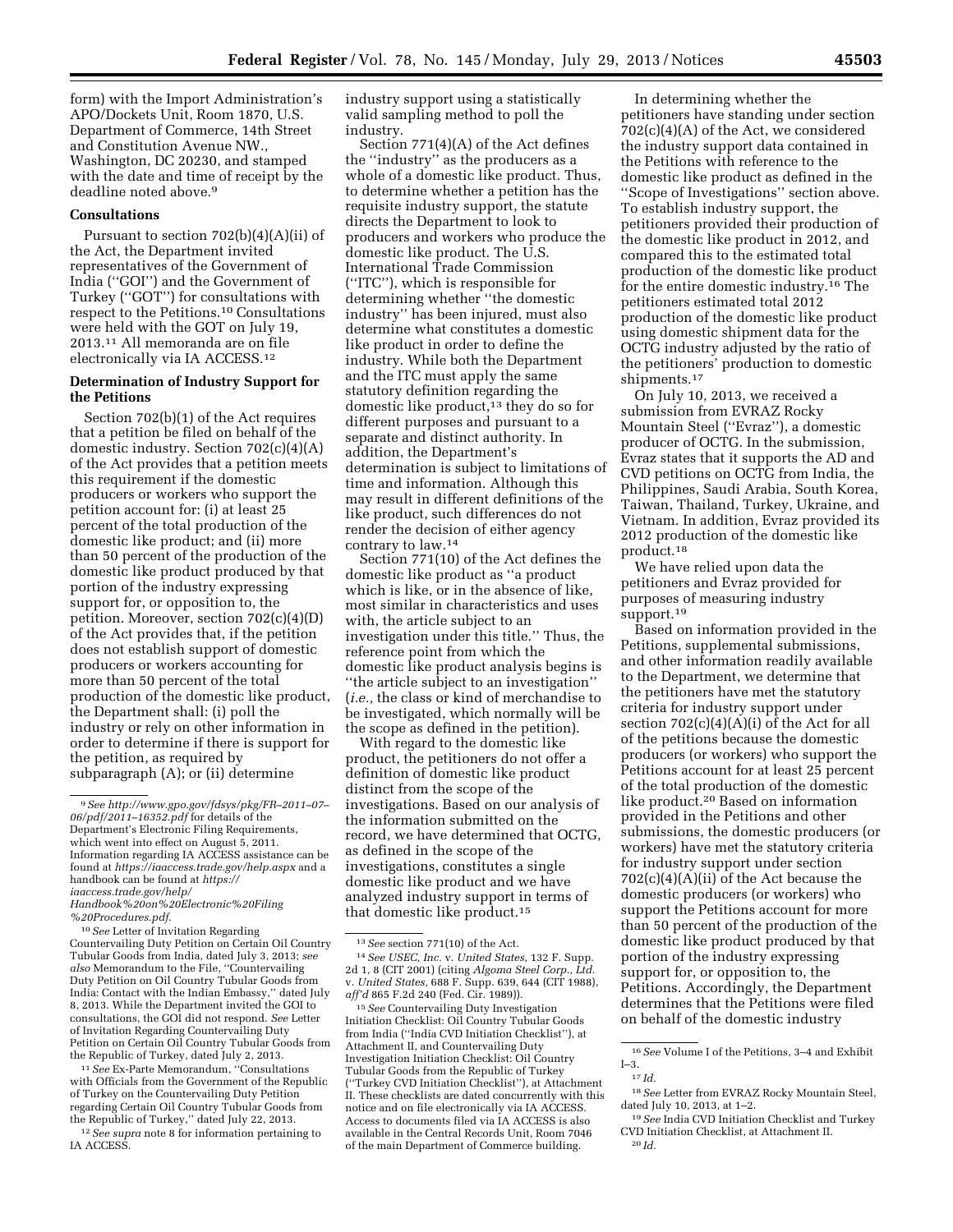within the meaning of section 702(b)(1) of the Act.21

The Department finds that the petitioners filed the Petitions on behalf of the domestic industry because they are interested parties as defined in section 771(9)(C) of the Act and they have demonstrated sufficient industry support with respect to the CVD investigations that they are requesting the Department initiate.22

## **Injury Test**

Because India and Turkey are ''Subsidies Agreement Countries'' within the meaning of section 701(b) of the Act, section 701(a)(2) of the Act applies to these investigations. Accordingly, the ITC must determine whether imports of the subject merchandise from India and Turkey materially injure, or threaten material injury to, a U.S. industry.

#### **Allegations and Evidence of Material Injury and Causation**

The petitioners allege that imports of the subject merchandise are benefitting from countervailable subsidies and that such imports are causing, or threaten to cause, material injury to the U.S. industry producing the domestic like product. In addition, the petitioners allege that subject imports exceed the negligibility threshold provided for under section 771(24)(A) of the Act. The petitioners further submit that subject imports from India exceed the negligibility threshold provided under section 771(24)(B) of the Act, which states that in CVD petitions, imports of subject merchandise from developing countries must exceed the negligibility threshold of four percent.23

The petitioners contend that the industry's injured condition is illustrated by reduced market share; underselling and price depression or suppression; lost sales and revenues; stunted production, shipments, and capacity utilization; hindered growth in employment-related variables; and decline in financial performance.<sup>24</sup> We have assessed the allegations and supporting evidence regarding material injury, threat of material injury, and causation, and we have determined that these allegations are properly supported by adequate evidence and meet the statutory requirements for initiation.25

## **Initiation of Countervailing Duty Investigations**

Section 702(b)(1) of the Act requires the Department to initiate a CVD investigation whenever an interested party files a CVD petition on behalf of an industry that: (1) alleges the elements necessary for an imposition of a duty under section 701(a) of the Act; and (2) is accompanied by information reasonably available to the petitioner supporting the allegations. In the Petitions, the petitioners allege that producers of OCTG in India and Turkey benefited from countervailable subsidies bestowed by their respective governments. The Department has examined the Petitions and finds that they comply with the requirements of section 702(b)(1) of the Act. Therefore, in accordance with section 702(b)(1) of the Act, we are initiating CVD investigations to determine whether manufacturers, producers, or exporters of OCTG from India and Turkey receive countervailable subsidies from their respective governments.

## **India**

Based on our review of the Petitions, we find that there is sufficient information to initiate a CVD investigation of 60 alleged programs. For a full discussion of the basis for our decision to initiate or not initiate on each program, *see* India CVD Initiation Checklist.

## **Turkey**

Based on our review of the Petitions, we find that there is sufficient information to initiate a CVD investigation of 16 alleged programs. For three of these programs, however, we find that there is sufficient evidence to initiate on part of the allegation, but not sufficient evidence to initiate on another part of the allegation. For a full discussion of the basis for our decision to initiate or not initiate on each program, *see* Turkey CVD Initiation Checklist.

A public version of the initiation checklist for each investigation is available on IA ACCESS and at *[http://](http://ia.ita.doc.gov/ia-highlights-and-news.html) [ia.ita.doc.gov/ia-highlights-and](http://ia.ita.doc.gov/ia-highlights-and-news.html)[news.html](http://ia.ita.doc.gov/ia-highlights-and-news.html)*.

## **Respondent Selection**

For these investigations, the Department expects to select respondents based on U.S. Customs and Border Protection (''CBP'') data for U.S. imports of subject merchandise during the period of investigation under the following Harmonized Tariff Schedule of the United States numbers: 7304.29.10.10, 7304.29.10.20, 7304.29.10.30, 7304.29.10.40,

7304.29.10.50, 7304.29.10.60, 7304.29.10.80, 7304.29.20.10, 7304.29.20.20, 7304.29.20.30, 7304.29.20.40, 7304.29.20.50, 7304.29.20.60, 7304.29.20.80, 7304.29.31.10, 7304.29.31.20, 7304.29.31.30, 7304.29.31.40, 7304.29.31.50, 7304.29.31.60, 7304.29.31.80, 7304.29.41.10, 7304.29.41.20, 7304.29.41.30, 7304.29.41.40, 7304.29.41.50, 7304.29.41.60, 7304.29.41.80, 7304.29.50.15, 7304.29.50.30, 7304.29.50.45, 7304.29.50.60, 7304.29.50.75, 7304.29.61.15, 7304.29.61.30, 7304.29.61.45, 7304.29.61.60, 7304.29.61.75, 7305.20.20.00, 7305.20.40.00, 7305.20.60.00, 7305.20.80.00, 7306.29.10.30, 7306.29.10.90, 7306.29.20.00, 7306.29.31.00, 7306.29.41.00, 7306.29.60.10, 7306.29.60.50, 7306.29.81.10, and 7306.29.81.50.

We intend to release the CBP data under Administrative Protective Order (APO) to all parties with access to information protected by APO shortly after the announcement of these case initiations. Interested parties must submit applications for disclosure under APO in accordance with 19 CFR 351.305(b). Instructions for filing such applications may be found on the Department's Web site at *[http://](http://ia.ita.doc.gov/apo)  [ia.ita.doc.gov/apo](http://ia.ita.doc.gov/apo)*.

Interested parties may submit comments regarding the CBP data and respondent selection by 5:00 p.m. EST on the seventh calendar day after publication of this notice. Comments must be filed in accordance with the filing requirements stated above. We intend to make our decision regarding respondent selection within 20 days of publication of this notice.

## **Distribution of Copies of the Petitions**

In accordance with section 702(b)(4)(A)(i) of the Act and 19 CFR 351.202(f), copies of the public version of the Petitions have been provided to the representatives of the GOI and GOT. Because of the particularly large number of producers/exporters identified in the Petitions, the Department considers the service of the public version of the Petitions to the foreign producers/ exporters satisfied by the delivery of the public versions of the Petitions to the GOI and GOT, consistent with 19 CFR 351.203(c)(2).

#### **ITC Notification**

We have notified the ITC of our initiation, as required by section 702(d) of the Act.

<sup>21</sup> *Id.* 

<sup>22</sup> *Id.* 

<sup>23</sup>*See* General Issues Supplement, at 7–8 and

<sup>&</sup>lt;sup>24</sup> See Volume I of the Petitions, at 17–64 and Exhibits I–6 and I–8 through I–54; *see also* General Issues Supplement, at 8–9. 25*See* India CVD Initiation Checklist, at

Attachment III; *see also* Turkey CVD Initiation Checklist, at Attachment III.